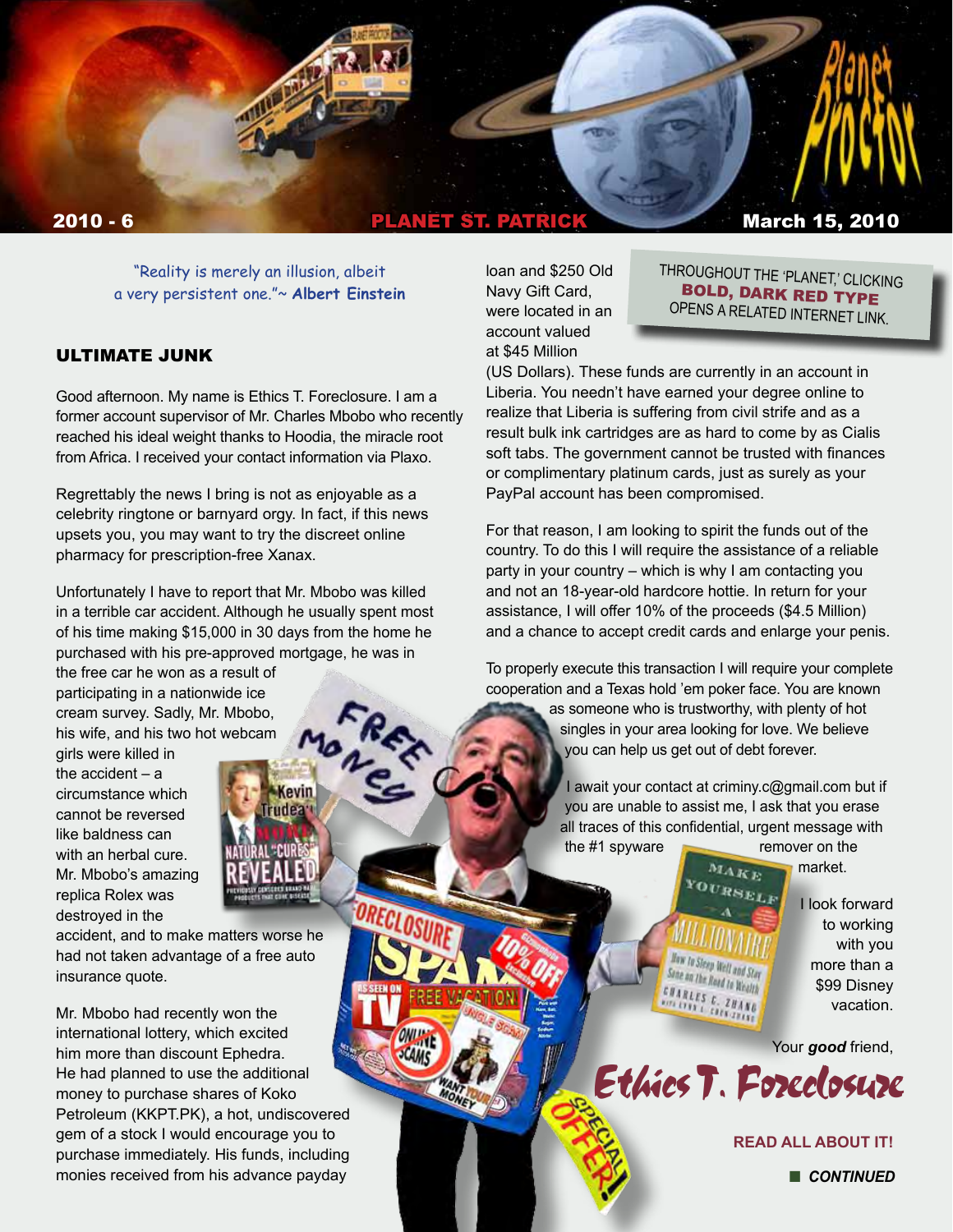"Doubt is not a pleasant mental state, but certainty is a ridiculous one." ~ **Voltaire** 

### KORREKSHUN

From the "For The Record" section of the *LA Times*, an article in Monday's Calendar about the winners of the Visual Effects Society's 8th Annual VES Awards reported, "*District Nine* won for outstanding composting in a feature."

It actually won for "outstanding *compositing* in a feature."

And according to **Eddie Deezen**, Woody Harrelson wore a tux composed of 100% hemp fiber to the Oscars last week. He was smokin'!

"I can calculate the motion of heavenly bodies, but not the madness of people. " ~ **Sir Isaac Newton**

# FROM INDIA, WITH LOVE

Honourable Sir, With the deepest regard, I beg to inform you that I adore you very deeply. Recently, one of my neighbours received your autographed photo and since I do not have any enemity with you (smile). So, why should I be deprieved of this memorabilia?

So, I took the courage to send you this mail. Needless to say that you are praiseworthy and if I utter any word in your praise, then it will be a drop in the ocean. You are adorable and very inspiring for the young generation like me and your autographed photo will, no doubt, enhance my dedication.

So, I would pray that please also bless me like your other adorers whom you have blessed before with your kind heart.

Yours, Rajesh Kumar

"Science and Mother Nature are in a marriage where Science is always surprised to come home and find Mother Nature blowing the neighbor." – **[Shit my Dad says](http://twitter.com/Shitmydadsays)**

#### THE BIG STORY

General Motors' decision today to stop manufacturing Hummers has struck at the heart of the group who loved the vehicles most: America's assholes. Across the nation, leading assholes spoke of a sense of loss and sadness caused by the decision, and suggested that they would now be searching for new ways to compensate for their small

Tracy Klugian, a realtor in Tempe, Arizona, said that he would consider buying a boat with an annoyingly

penises.

**RAPTURE. Flying off the shelf . . . .**

loud sound system, "but it just won't say 'asshole' like a Hummer does." Mr. Klugian, whose penis has been described as "microscopic," also questioned the timing of GM's decision.

"Right now, the Hummer is the only thing on the road capable of stopping a Toyota," he said. (**[The Borowitz Report](http://tinyurl.com/y9uoc4t)**)

 "The reason there are so few female politicians is that it is too much trouble to put makeup on two faces." ~ **Maureen Murphy**

#### THEM'S FIGHTIN' WORDS

The French President is sitting in his office when his telephone rings. (Hallo, Mr. Sarkozy!" a heavily accented voice says. "This is Paddy down at the Harp Pub in County Clare. I am ringing to inform you that we voted to reject the Lisbon Treaty and are officially declaring war on you."

"Well, Paddy," Sarkozy replies, "This is startling news. How big is your army?"

"Right now?" says Paddy, "there's myself, me Cousin Sean, me nextdoor neighbor Seamus, and the entire darts team from the pub. That makes eleven."

Sarkozy pauses. "I must tell you, Paddy, I have 100,000 men in my army waiting to move on my command."

"Begorrah!" says Paddy, "I'll have to ring you back." Sure enough, the next day, Paddy calls again and announces, "Mr. Sarkozy, the war is still on. We've managed to get us some infantry equipment!"

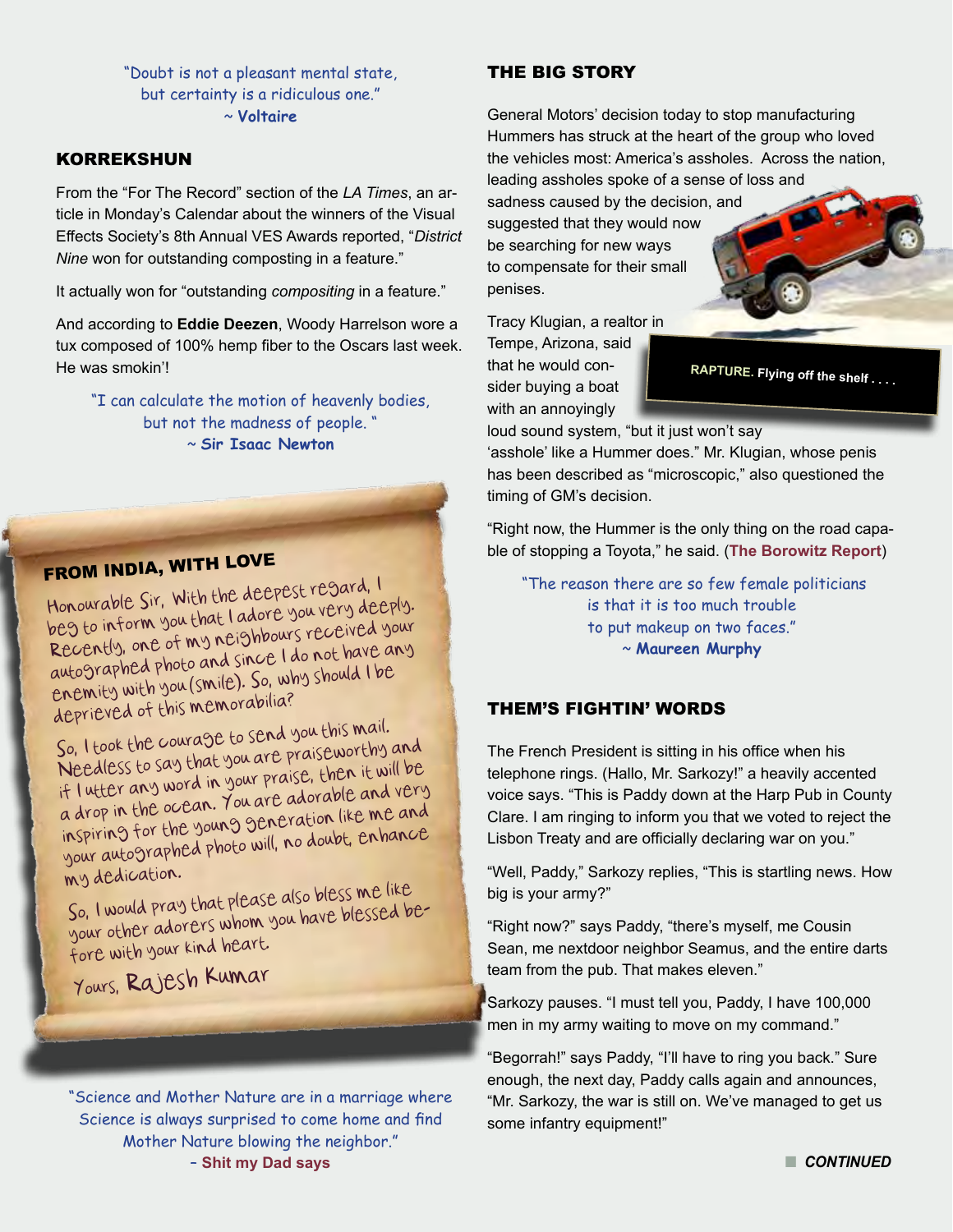"And what equipment would that be, Paddy?" Sarkozy asks.

"Well, we have two combines, a bulldozer, and Murphy's farm tractor."

Sarkozy sighs, amused. "I must tell you, Paddy, that I have 6,000 tanks and 5,000 armored personnel carriers. Also, I have increased my army to 150,000 since we last spoke."

"Saints preserve us!" says Paddy. "I'll have to get back to you."

Sure enough, Paddy rings again the next day. "Mr. Sarkozy, the war's still on! We've managed to get ourselves airborne! We've modified Jackie McLaughlin's ultra-light with a couple of shotguns in the cockpit, and four lads from the Shamrock Bar have joined up as well!"

Sarkozy was silent for a minute and then cleared his throat, "I must warn you, Paddy, I have 100 bombers and 200 fighter planes, my military bases are surrounded by laserguided, surface-to-air missiles, and since we last spoke, I have increased my army to 200,000."

"Whoa," says Paddy, "I'll have to ring you back." Sure enough, Paddy calls again the next day. "Top o' the mornin', Mr. Sarkozy; I am sorry to inform you that we had to call off the war."

"Oh, really?" says Sarkozy. "I am sorry to hear that. Why the sudden change of heart?"

"Well," says Paddy, "We had a long chat over a few pints and crisps, and we decided -- there is no damn way we can feed 200,000 prisoners!"

 "Wrinkles should merely indicate where smiles have been." ~ **Mark Twain** 

## SHUDDAP YO' FACE

*LA Times* color columnist Chris Erskine wrote of the Olympics Today Show coverage: "Best moment: Off camera, Lauer scolding an audience member who heckled [my son-in-law's father] British Columbia Premier **Gordon Campbell** before his appearance. Lauer reminded the heckler that this mountainside set is like Today's living room.

"'I don't care what you think, you don't do that.' said Lauer, the classiest host on television…"

 "Life is like riding a bicycle. To keep your balance you must keep moving." ~ **Albert Einstein**

## BACK IN THE SADDLE

Many years ago, **Peter Bergman** and I appeared in a **Neal**  (*Tunnelvision*) **Israel** comedy called *Cracking Up,* produced by **Joe Roth** and I later appeared in a film under the same name directed by **Jerry Lewis**; go figure.

Anyway, after several years out of the loop, the former head of Disney and 20th Century Fox reemerged as one of the producers of **Tim Burton**'s mega-hit Alice in Wonderland, prompting an interview with **Claudia Elder** of the *LA Times*.

"I'm going back to what I started doing," says Roth. "When you take those big jobs you get lulled into thinking somehow you're invulnerable, and you wake up one morning and you're 61. Now I'm getting congratulatory phone calls and text messages from people I know don't like me. I take it all with a grain of salt…

"When I go in [now] and pitch a project to somebody who works for somebody who works for somebody who works for somebody who worked for me and they turn me down, in the car on the way back, I miss running a studio."

Onward, Joe! And thanks for not cracking up…

"Our lives teach us who we are." ~ **Salman Rushdie**

# NO MORE WAITING FOR THE ELECTRICIAN

Australian **Frank Clewer** was wearing a woolen shirt and a synthetic nylon jacket, when he walked into a building in the Victoria town of Warrnambool, oblivious to the build-up of electrical current as his clothes rubbed together. The resulting 40,000-volt charge of static electricity suddenly went off "like a firecracker," leaving a trail of scorched carpet and molten plastic and forcing firefighters to evacuate a building.

 "Static electricity is a similar mechanism to lightning," explained a Sydney University lecturer in electrical engineering, "where you have clouds rubbing together and then a spark generated by very dry air above them."

Very enlightening…

**n** CONTINUED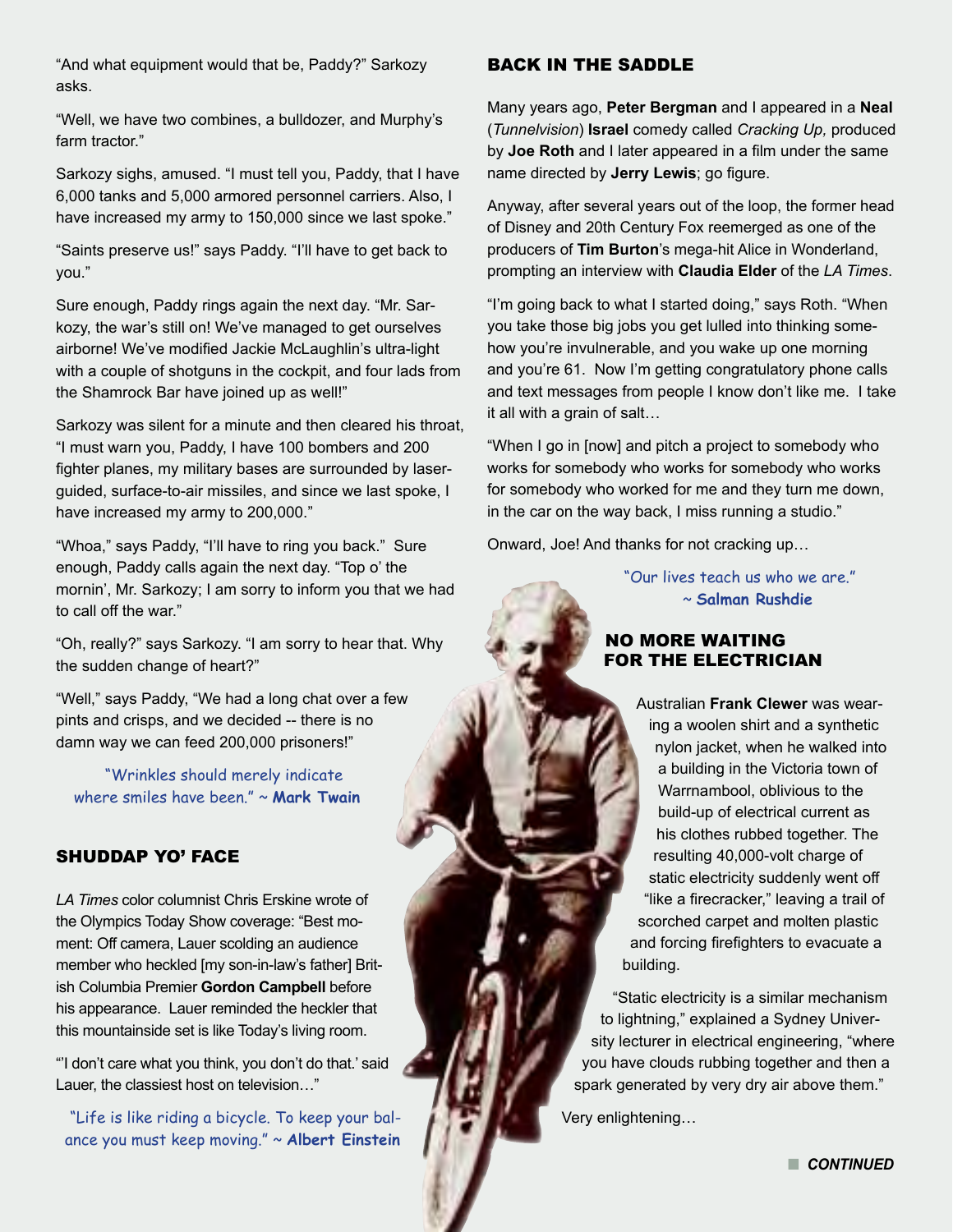

"A lot of good arguments are spoiled by some fool who knows what he is talking about." ~ **Poet Miguel de Unamuno**

## SOUP'S ON

A man was relaxing on the sofa watching TV when he heard his wife's voice in the kitchen. "What would you like for dinner, sweetie? Do you want chicken, beef or lamb?"

**'PSYCHIC' PHENOMENA. (l-r, back row) Cyrus Alexander, Dana Green, Jeff Cannata, Bridget Flanery, (front row) Phil Proctor, Susan Morgenstern and Richard Horvitz** 

> Surprised, and a bit bewildered the husband answered, "Thanks, honey! I'd like chicken tonight. That's so thoughtful of you to ask."

"You're having soup, asshole. I was talking to Mr. Whiskers."

 "If you wish to avoid seeing a fool, you must first break your mirror." ~ **François Rabelais**

# THE PSYCHIC

I knew you wanted to know, so here's the scoop: Our first preview is on Saint Patrick's Day, and opening night

is March 26th (I should be sober by then…)

We'll run Wed-Sat @ 8 and Sunday @ 4 through April 19th with a possible extension to the 25th – that is, if you all support us and come laugh your butts off!

For greenroom gossip and ticket info, go to: **[The Falcon Theatre's blog](http://www.falcontheatre.com/blog/).**

"The theater is so endlessly fascinating because it's so accidental. It's so much like life." ~ **Arthur Miller**